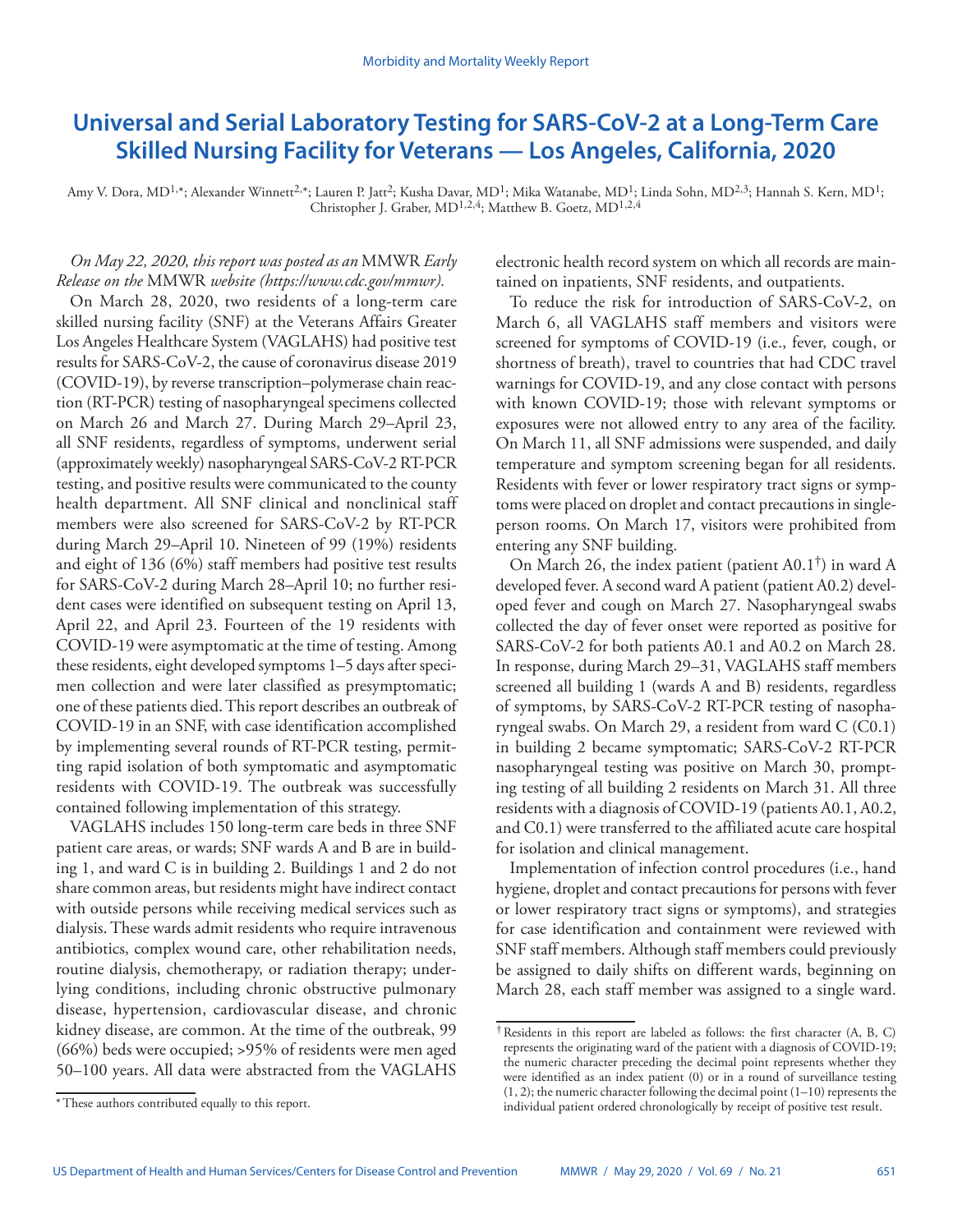During the outbreak, an infection control nurse regularly reviewed and monitored the use of recommended personal protective equipment (PPE) with all SNF staff members. Protocols for use of PPE, based on CDC guidance, <sup>§</sup> did not change during the outbreak. All staff members were screened by RT-PCR at least once during March 29–April 10.

# **RT-PCR Testing of Residents**

RT-PCR testing of all residents, conducted during March 29– March 31 in wards A, B, and C, identified SARS-CoV-2 in four (13%) of 30 residents on ward A, none of 30 residents on ward B, and 10 (28%) of 36 residents on ward C. All infected residents were transferred to the affiliated hospital for isolation and clinical management, and the wards were closed to new admissions. Following the initial testing, some residents moved between the SNF and the affiliated hospital for treatment of medical conditions unrelated to COVID-19.

Considering the number of cases identified through initial testing, the Infection Control team, in coordination with the SNF nursing staff members, implemented serial (approximately weekly) RT-PCR testing among residents of wards A and C until no additional residents received a positive test result. On April 3, all 22 remaining ward A residents received negative test results and were subsequently transferred to wards B and C. Ward A was converted into a COVID-19 recovery unit to cohort patients without acute hospital needs with continued RT-PCR–positive test results during convalescence. On April 6, the 28 residents on ward C were retested; two had positive test results and were transferred to the COVID-19 recovery unit (Box). A third round of testing was performed on ward C on April 13; all 27 residents had negative test results. During April 22–23, a final round of testing conducted on wards B and C identified no positive test results among the remaining 83 residents.

In total, three residents were identified with COVID-19 based on testing conducted because of symptoms, and 16 additional residents were identified with COVID-19 because of RT-PCR testing, two of whom reported or were identified with symptoms at the time of RT-PCR testing (Table). Fourteen of the 19 (74%) residents with COVID-19 reported no symptoms at the time of testing; among these residents, eight were presymptomatic, developing symptoms 1–5 days after the date of specimen collection. One of the three initially identified patients, C0.1, a man aged >90 years, died.

**BOX. Discharge criteria for Veterans Affairs Greater Los Angeles Healthcare System (VAGLAHS) facility patients with positive test results for SARS-CoV-2 and criteria for transfer back to acute care hospital — Los Angeles, California, 2020**

## **Required criteria for discharge from acute care to COVID-19 recovery unit**\*

- Confirmed COVID-19 diagnosis
- During the preceding 2 days
	- $\circ$  Temperature <100°F (<37.8°C)
	- $\circ$  Respiratory rate <24 per minute
- The day before discharge
	- ű Room air pulse oximetry >93% or no change from established baseline for residents with chronic oxygen requirement for 24 hours before transfer
	- <sup>o</sup> D-dimer <2 *μ*g/mL FEU (per VAGLAHS test readout) within 24 hours before transfer <sup>ű</sup> White blood cells <11,000/*μ*L
- Resident satisfies all other eligibility criteria for admission to VA SNF

# **Required criteria for discharge from COVID-19 recovery unit to VA SNF**†

- 14 days have passed since admission to hospital and no fever for ≥72 hours without the use of feverreducing medications and
- Negative results of a Food and Drug Administration Emergency Use Authorized COVID-19 molecular assay for detection of SARS-CoV-2 RNA from at least two consecutive nasopharyngeal swab specimens collected ≥24 hours apart (total of two negative specimens)

# **Required criteria for transfer back to acute care hospital**

- Room air pulse oximetry <94% or change from established baseline for residents with chronic oxygen requirement
- Signs or symptoms as per the judgment of the COVID-19 recovery unit staff members
- Within a 24-hour period, both of the following:
	- $\circ$  Temperature >99.9°F (>37.7°C)
	- ű Respiratory rate ≥24 per minute

**Abbreviations:** COVID-19 = coronavirus disease 2019; FEU = fibrinogen equivalent units;  $SNF = long-term$  care skilled nursing facility;  $VA =$ Veterans Affairs.

- \*Laboratory tests are not required for asymptomatic comfort care residents who are otherwise candidates for transfer to the COVID-19 recovery unit.
- †A test-based strategy is preferred for discontinuation of transmission-based precautions for residents who are being transferred to a long-term care or assisted living facility. All testing must be complete before transfer.

<sup>§</sup>[https://www.cdc.gov/coronavirus/2019-ncov/hcp/infection-control.html.](https://www.cdc.gov/coronavirus/2019-ncov/hcp/infection-control.html)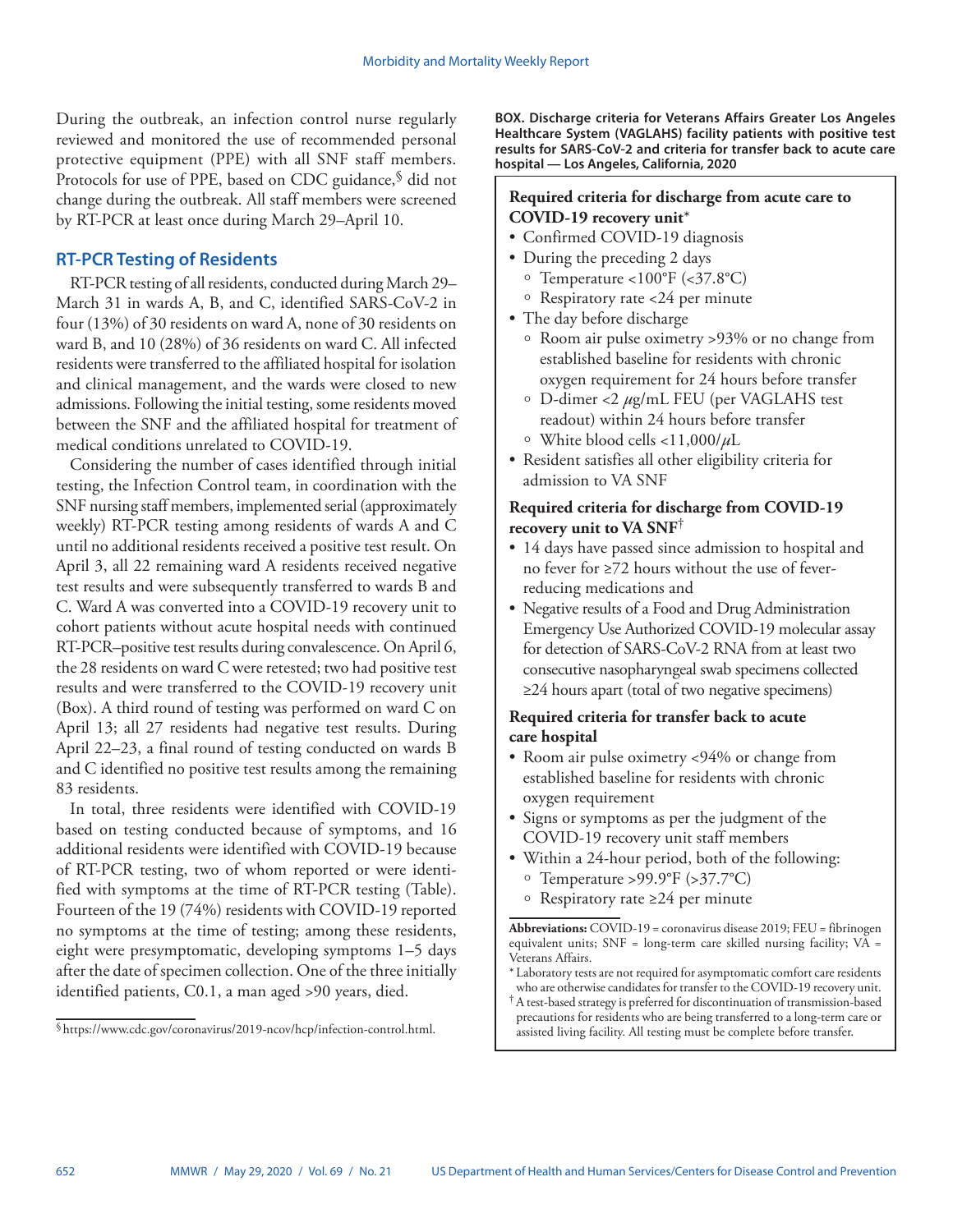| TABLE. Characteristics of long-term care skilled nursing facility residents with positive test results for SARS-CoV-2 (N = 19) — Veterans Affairs |  |
|---------------------------------------------------------------------------------------------------------------------------------------------------|--|
| Greater Los Angeles Healthcare System, Los Angeles, California, 2020                                                                              |  |

|                                                                       | No. (%)                             |                                  |                                |                                     |  |
|-----------------------------------------------------------------------|-------------------------------------|----------------------------------|--------------------------------|-------------------------------------|--|
| Characteristic                                                        | Asymptomatic* $(n = 6)$             | Presymptomatic* $(n = 8)$        | Symptomatic* $(n = 5)$         | All $(N = 19)$                      |  |
| Demographic                                                           |                                     |                                  |                                |                                     |  |
| Age, yrs, median (IQR)                                                | 75 (72 - 75)                        | $67(66 - 84.5)$                  | 84 (70-85)                     | 75 (66-85)                          |  |
| Male sex                                                              | 6(100)                              | 8 (100)                          | 5(100)                         | 19 (100)                            |  |
| Race/Ethnicity <sup>†</sup>                                           |                                     |                                  |                                |                                     |  |
| Asian                                                                 |                                     |                                  |                                |                                     |  |
| <b>Black or African American</b>                                      | 2(33)                               | 4(50)                            | 2(40)                          | 8(42)                               |  |
| Native Hawaiian or Pacific Islander                                   |                                     | 1(13)                            |                                | 1(5)                                |  |
| White<br>Unknown                                                      | 3(50)<br>1(17)                      | 3(38)                            | 2(40)                          | 8(42)<br>2(11)                      |  |
| Hispanic                                                              |                                     |                                  | 1(20)                          |                                     |  |
| Underlying medical condition <sup>§</sup>                             |                                     |                                  |                                |                                     |  |
| Hypertension                                                          | 5(83)                               | 5(63)                            | 3(60)                          | 13(68)                              |  |
| Cardiovascular disease                                                | 3(50)                               | 4(50)                            | 5(100)                         | 12(63)                              |  |
| <b>Diabetes</b>                                                       | 4(67)                               | 5(63)                            | 2(40)                          | 11 (58)                             |  |
| Body mass index $>$ 30 kg/m <sup>2</sup>                              | 3(50)                               | 2(25)                            | 2(40)                          | 7(37)                               |  |
| Chronic kidney disease (stage 4 or above)                             |                                     | 2(25)                            | 1(20)                          | 3(16)                               |  |
| Chronic obstructive pulmonary disease                                 | 1(17)                               | 1(13)                            | 2(40)                          | 4(21)                               |  |
| Symptoms at time of or after testing <sup>1</sup>                     |                                     |                                  |                                |                                     |  |
| <b>Constitutional symptom</b>                                         |                                     | 6(75)                            | 5(100)                         | 11(58)                              |  |
| Fever                                                                 |                                     | 6(75)                            | 5(100)                         | 11 (58)                             |  |
| Myalgia<br>Headache                                                   |                                     | 1(13)                            | 1(20)<br>1(20)                 | 1(5)<br>2(11)                       |  |
|                                                                       |                                     |                                  |                                |                                     |  |
| <b>Respiratory symptom</b><br>Cough                                   |                                     | 4(38)<br>2(25)                   | 5(100)<br>5 (100)              | 9(47)<br>7(37)                      |  |
| Dyspnea                                                               |                                     | 2(25)                            | 1(20)                          | 3(16)                               |  |
| <b>Gastrointestinal symptom</b>                                       |                                     | 5(63)                            | 1(20)                          | 6(32)                               |  |
| Nausea                                                                |                                     | 1(13)                            |                                | 1(5)                                |  |
| <b>Emesis</b>                                                         |                                     | 1(13)                            |                                | 1(5)                                |  |
| Diarrhea                                                              |                                     | 2(25)                            |                                | 2(11)                               |  |
| Poor appetite                                                         |                                     | 3(38)                            | 1(20)                          | 4(21)                               |  |
| Laboratory findings on admission,**, <sup>††</sup> median (IQR) [No.] |                                     |                                  |                                |                                     |  |
| WBC (x 1,000/µL)                                                      | 4.32 (3.67-5.91) [5]                | 4.35 (3.93-6.10) [8]             | $6.24(6.09 - 7.08)$ [5]        | 5.32 (3.94-6.20) [18]               |  |
| Lymphocytes (%)                                                       | 31.5 (26.4–32.7) [5]                | 22.0 (17.5-25.9) [8]             | $16.7(11.4-16.9)$ [5]          | 22.0 (17.0-30.3) [18]               |  |
| Lymphocytes (x $1,000/\mu L$ )                                        | 1,200 (1,140-1,200) [5]             | 960 (775-1,105) [8]              | 880 (770-1,200) [5]            | 1,025 (835-1,200) [18]              |  |
| Creatinine (mg/dL)                                                    | $1.00(0.89 - 1.05)$ [4]             | $1.01(0.82 - 1.07)[8]$           | $2.84(1.99 - 3.23)$ [5]        | $1.04(0.88 - 1.41)[17]$             |  |
| AST (U/L)<br>ALT (U/L)                                                | 19 (17 - 21) [3]<br>$16(13-21)$ [4] | 24 (20-29) [5]<br>$17(14-44)[6]$ | 31 (NA) [1]<br>$28(21-28)$ [3] | 22 (19-29) [9]<br>16 (14 - 28) [13] |  |
| D-Dimer $(\mu q/mL$ FEU)                                              | $0.54(0.42 - 0.83)[4]$              | $0.66$ $(0.55 - 1.42)$ [7]       | $0.94(0.59 - 1.17)[3]$         | $0.63(0.50-1.29)[14]$               |  |
| Ferritin (ng/mL)                                                      | $60.8(51.2 - 99.7)[5]$              | 343.0 (162.5-540.6) [8]          | 184.6 (NA) [2]                 | 179.1 (59.0-354.2) [15]             |  |
| CRP (mg/dL)                                                           | $0.605(0.420 - 1.190)$ [4]          | 1.070 (0.900-2.565) [7]          | 6.765 (NA) [2]                 | 1.03 (0.71-2.63) [13]               |  |
| <b>Outcomes</b>                                                       |                                     |                                  |                                |                                     |  |
| Supplemental oxygen required                                          |                                     | 4(50)                            | 4(80)                          | 8(42)                               |  |
| Death                                                                 |                                     |                                  | 1(20)                          | 1(5)                                |  |
| Length of hospital stay, days, median (IQR)                           | $6(1-6)$                            | $9(7-10)$                        | $10(5-13)$                     | $6(5-10)$                           |  |

**Abbreviations:** ALT = alanine aminotransferase; AST = aspartate aminotransferase; CRP = C-reactive protein; FEU = fibrinogen equivalent units; IQR = interquartile range (1st-3rd);  $NA = not applicable; WBC = white blood cell.$ 

\* Patients were classified as symptomatic if they had at least one listed symptom at the time of first positive specimen collection, presymptomatic if they did not exhibit symptoms at the time of specimen collection but later developed at least one listed symptom, and asymptomatic if they did not exhibit symptoms at any time between specimen collection and the last date of data collection.

† Asian, black, Native Hawaiian or Pacific Islander, and white residents in this cohort were non-Hispanic; Hispanic persons could be of any race.

§ Comorbidities were determined based on documented SNOMED CT and *International Classification of Diseases, Ninth Revision* codes and review of patient's vital signs, laboratory values, imaging findings, and provider notes. Chronic kidney disease stage was calculated using the Cockcroft-Gault equation to determine creatinine clearance; patients with estimated glomerular filtration rates <30 mL per minute were considered stage 4 and above. One symptomatic patient was dialysis-dependent. Cardiovascular disease includes coronary artery disease, peripheral artery disease, and previous cerebrovascular accident.

¶ Symptoms were collected through review of all provider notes from March 26 through April 20. Constitutional, respiratory, and digestive symptoms were counted if any one of the symptoms at the time of or after testing was present as a change from baseline. Fever includes measured temperature >100.4°F (>38°C) or fever reported by provider.

These values include the first available laboratory results within 48 hours of admission for each patient.

†† Reference values are as follows: WBC = 4.5–11.0 x 1,000 per *μ*L; lymphocytes = 600–4,800 x 1,000 per *μ*L; % lymphocytes = 20%–40%; creatinine = 0.66–1.28 mg per dL; AST = 13–35 U per liter; ALT = 7–45 U per liter; d-Dimer = 0.00–0.42 *μ*g per mL FEU; ferritin = 22–322 ng per mL; CRP = 0–0.744 mg per dL.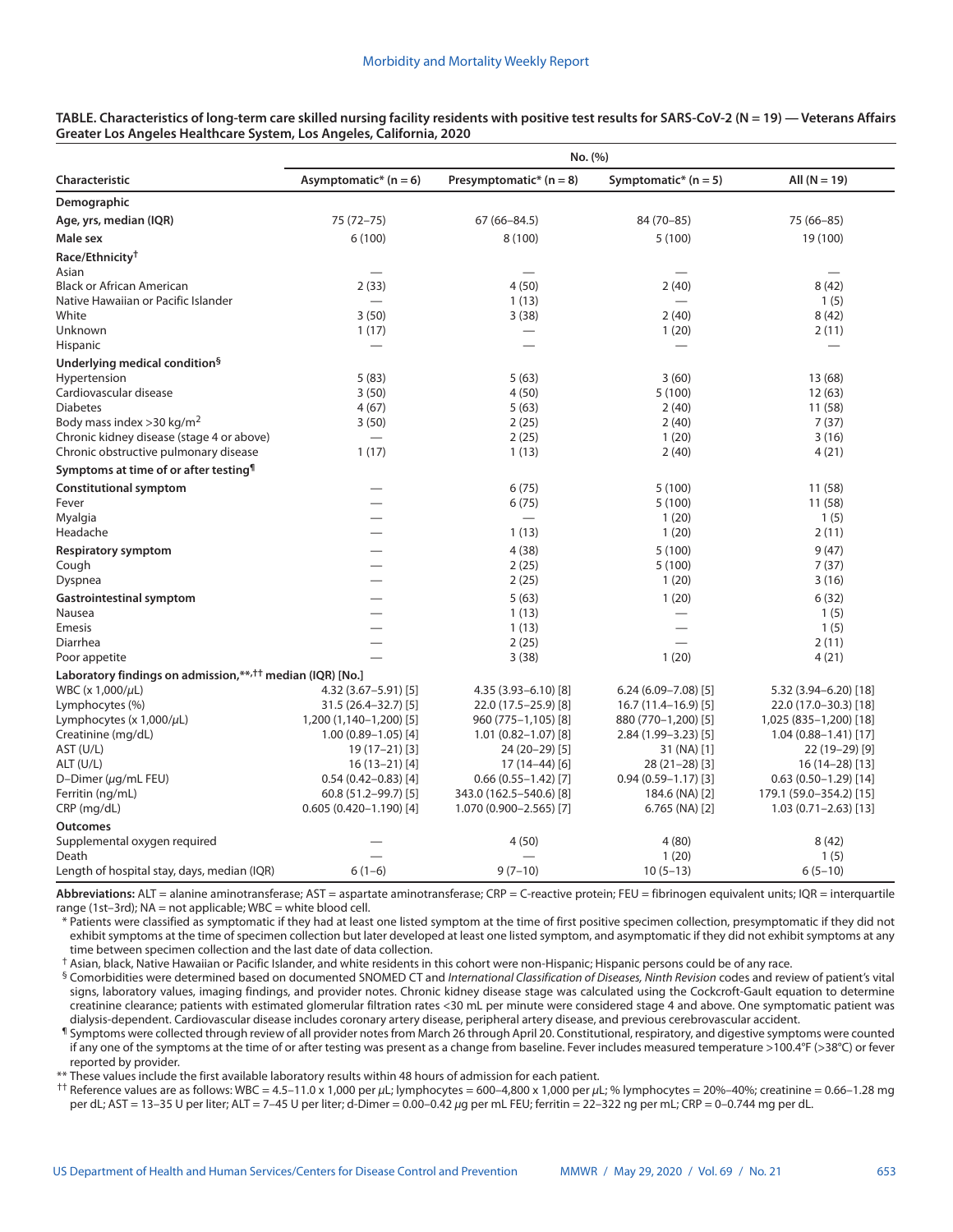## **RT-PCR Testing of Staff Members**

During March 29–April 10, universal RT-PCR testing of all 136 staff members identified eight (6%) infections: three in registered nurses and five in licensed vocational nurses, all of whom worked in wards A or C. Four of the eight infected staff members were symptomatic and were tested within 2 days after symptom onset; one developed fever at work and was immediately tested and sent home. None of the others worked during or after symptom onset. Although serial RT-PCR testing of staff members was not feasible because of limited testing supplies, testing remained available for symptomatic staff members. No cases among staff members were identified after the initial round of testing.

### **Discussion**

During March 26–April 23, a total of 19 cases of COVID-19 were diagnosed among 99 SNF residents (19.2%). At the time of diagnosis, 14 of 19 residents were asymptomatic, eight of whom were presymptomatic; one patient died. One half of the eight staff members with a diagnosis of COVID-19 were initially asymptomatic. This report demonstrates the high prevalence of asymptomatic SARS-CoV-2 infection that can occur in SNFs, highlighting the potential for widespread transmission among residents and staff members before illness is recognized and demonstrating the utility of universal RT-PCR testing for COVID-19 after case identification in this setting.

SNFs and other long-term care facilities where residents have high rates of underlying medical conditions are particularly susceptible to COVID-19 outbreaks (*1*–*3*). Limited testing and delayed recognition of symptomatic cases in congregate living settings can result in large and protracted outbreaks (*3*). In a recently described outbreak within homeless shelters, RT-PCR testing of all residents, coupled with rapid isolation and cohorting procedures, limited transmission (*4*).

Multiple studies have demonstrated efficient transmission of SARS-CoV-2 from infected persons who are not yet symptomatic (*1*,*5*,*6*). One study in Italy showed through community surveillance testing that 43% of persons with confirmed SARS-CoV-2 infection were asymptomatic and that transmission from asymptomatic and presymptomatic persons also occurred within households.¶ In this cohort, transmission from asymptomatic persons was likely, because a large proportion of residents and staff members did not have symptoms at the time of diagnosis.

RT-PCR testing among SNF residents was repeated approximately weekly until all residents had negative test results. Serial testing aided the identification of subsequent cases. Testing of staff members might be especially important because they can

acquire SARS-CoV-2 in the community and reintroduce it into the SNF. Although serial laboratory testing of staff members was considered after the initial round of testing, insufficient supplies limited the ability to fully carry this out.

Swift isolation and cohorting of residents with COVID-19 reduced further transmission within the SNF; residents who had positive test results were quickly transferred out of the SNF, either to the acute care hospital or directly to a separate COVID-19 recovery unit. The conversion of ward A into a COVID-19 recovery unit allowed cohorting of clinically stable residents within the SNF without requiring transfer to the affiliated hospital. This measure decreased burden on the hospital and allowed residents to remain in a familiar setting. Restricting staff movement between SNF wards reduced potential for transmission between wards. With these measures, the outbreak in ward A was suppressed within 1 week, the outbreak in ward C was suppressed within 2 weeks, and no cases occurred in ward B.

The Centers for Medicare & Medicaid Services currently recommends symptom screening of all SNF patients and cohorting of staffing teams for infected and uninfected patients (*7*). Medicare has expanded coverage for SARS-CoV-2 tests (*7*), and, as of April 30, Los Angeles County Department of Public Health had endorsed mass testing if a COVID-19 case is identified in a long-term care facility (*8*). At the time of the VAGLAHS SNF outbreak, the Los Angeles County Department of Public Health criteria for testing did not include RT-PCR testing of asymptomatic persons (*9*).

The findings in this report are subject to at least three limitations. First, because residents' recall might be limited by cognitive disorders or recall bias, over- or underreporting of symptoms was possible and could have affected classification of patients as symptomatic or asymptomatic. Second, symptom data obtained from medical records might have been incomplete, because the daily symptom screening only included fever and respiratory symptoms and did not include symptoms more recently recognized as being associated with COVID-19, such as loss of sense of smell or taste,\*\* which could have led to an overestimation of the asymptomatic population. Finally, because the all-male cohort of patients with laboratory-confirmed COVID-19 might have comorbidity profiles that differ from other groups, these findings might not be generalizable to other SNFs.

This investigation demonstrates the benefit of RT-PCR testing of SNF residents and staff members for SARS-CoV-2 after an initial case of COVID-19 is diagnosed. Identification of asymptomatic COVID-19 cases after initial RT-PCR testing supports implementation of serial laboratory testing in SNFs

<sup>¶</sup> <https://www.medrxiv.org/content/10.1101/2020.04.17.20053157v1>.

<sup>\*\*</sup> <https://www.cdc.gov/coronavirus/2019-ncov/hcp/clinical-criteria.html>.